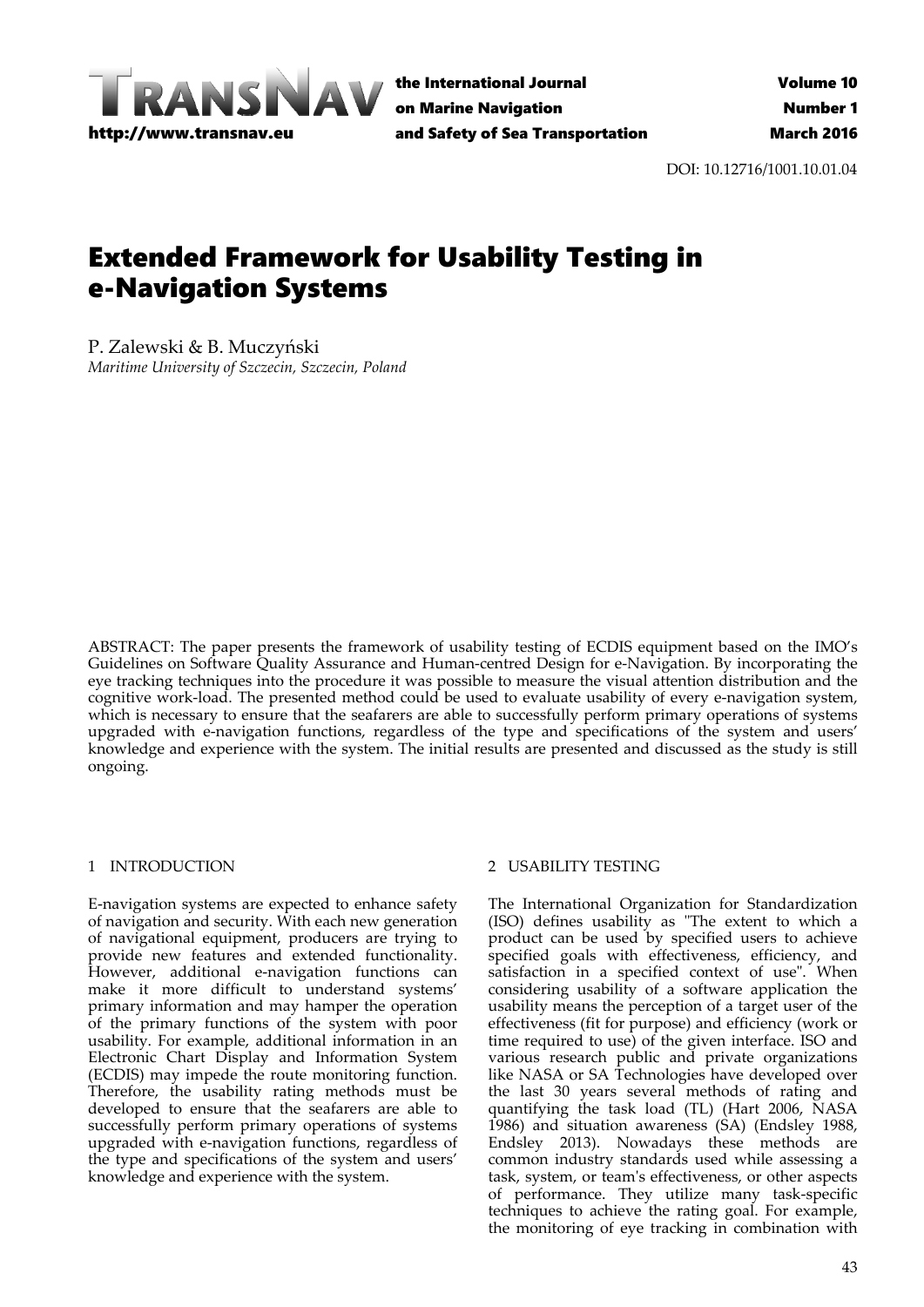SAGAT is one of the specific techniques developed in Maritime University of Szczecin (MUS) for evaluation, improvement and general usability testing (UT) of ship's navigation equipment (Muczynski et.al. 2013, Zalewski et.al. 2012)

ISO/TR 16982:2002 provides information on human‐centred UT methods, comprising various task‐specific rating techniques, which can be used for design and evaluation of e‐navigation displays. It details the advantages, disadvantages and other factors relevant to using each UT method. The digest of these methods is presented in the Table 1.

In March 2015, International Maritime Organization has issued the circular on "Guideline on Software Quality Assurance and Human‐centred Design for e‐Navigation", officially introducing UT methods into future electronic equipment for marine navigation. The appendix 3 of this guideline presents an UT process based on the ECDIS example as a one closely aligned with testing of future e‐navigation systems. This UT example aligns with the integration and testing stage of a Human‐Centred Design (HCD) process for evaluating the performance of essential tasks by competent users. The selection of test participants is important and has a bearing on the quality of test results. If tasks require operations based on navigational experience or knowledge, then appropriate participants should be selected. Tasks that are generally performed by less experienced or knowledgeable personnel should be similarly tested. The UT activity involves the following steps:

- 1 planning;
- 2 preparation;
- 3 undertaking and controlling tests;
- 4 evaluation of results; and
- 5 use of feedback.

A UT plan should be developed by defining scenarios and identifying the most important or critical tasks that users must perform. Users and the test environment are identified at this stage. A goalbased approach should be used when setting the tasks with the aim of facilitating flexible yet practical assessment of the target e‐navigation system. The following steps can be a part of the goal-based approach:

- 1 definition of goals based on the context of use of the system, which may come from functions stipulated in internationally agreed performance standards;
- 2 specifying functional requirements or the criteria to be satisfied in order to conform to the goals, taking into account the relevant performance standards and user requirements;
- specifying usability requirements that must be achieved during testing, based on the aspects of effectiveness, efficiency and satisfaction; and
- 4 preparation of tests that will assist in verifying the extent to which the system conforms with the identified goals.

A care has to be taken to guarantee the reproducibility of the test on different types of equipment and with the same settings and scenarios. This means that it is advised to avoid test scenarios where it is necessary to use the specific functionality available only in a single type of ECDIS.

Table 1. UT methods that can be applied while designing e‐ navigation products (ISO 2012)

| navization products (190 2012) |                                   |                                                    |
|--------------------------------|-----------------------------------|----------------------------------------------------|
| Name of<br>the method          | Direct<br>involvement<br>of users | Short description of method                        |
|                                | Yes                               | Collection of information in a                     |
| Observation<br>of users        |                                   | precise and systematic way                         |
|                                |                                   | about the behaviour and the                        |
|                                |                                   | performance of users, in the                       |
|                                |                                   | context of specific tasks during                   |
|                                |                                   | user activity.                                     |
| Performance-                   | Yes                               | Collection of quantifiable                         |
| related                        |                                   | performance measurements in                        |
| measurements                   |                                   | order to understand the                            |
|                                |                                   | impacts of usability issues.                       |
| Critical                       | Yes                               | Systematic collection of                           |
| incident                       |                                   | specific events (positive or                       |
| analysis<br>Questionnaires     | Yes                               | negative).<br>Indirect evaluation methods          |
|                                |                                   | which gather users' opinions                       |
|                                |                                   | about the user interface in                        |
|                                |                                   | predefined questionnaires.                         |
| Interviews                     | Yes                               | Similar to questionnaires but                      |
|                                |                                   | with greater flexibility                           |
|                                |                                   | involving face-to-face                             |
|                                |                                   | interaction with the                               |
|                                |                                   | interviewee.                                       |
| Thinking aloud Yes             |                                   | Involves having users                              |
|                                |                                   | continuously verbalize their                       |
|                                |                                   | ideas, beliefs, expectations,                      |
|                                |                                   | doubts, discoveries, etc.                          |
|                                |                                   | during their use of the system                     |
|                                |                                   | being tested.                                      |
| Collaborative                  | Yes                               | Methods which allow different                      |
| design and                     |                                   | types of participants (users,                      |
| evaluation                     |                                   | product developers and                             |
|                                |                                   | human factors specialists, etc.)                   |
|                                |                                   | to collaborate in the evaluation                   |
| Creativity                     | Yes / No                          | or design of systems.<br>Methods which involve the |
| methods                        |                                   | elicitation of new products and                    |
|                                |                                   | system features, usually                           |
|                                |                                   | extracted from group                               |
|                                |                                   | interactions. In the context of                    |
|                                |                                   | human-centred approaches,                          |
|                                |                                   | members of such groups are                         |
|                                |                                   | often users.                                       |
| Simulation                     | Yes / No                          | Use of computer simulation                         |
|                                |                                   | modelling tools for initial                        |
|                                |                                   | evaluations.                                       |
| Document-                      | No                                | Examination of existing                            |
| based methods                  |                                   | documents by the usability                         |
|                                |                                   | specialist to form a                               |
|                                |                                   | professional judgement of the                      |
| Model-based                    | No                                | system.<br>Use of abstract representations         |
| approaches                     |                                   | of the evaluated product to                        |
|                                |                                   | allow the prediction of users'                     |
|                                |                                   | performance.                                       |
| Expert                         | No                                | Evaluation based on the                            |
| evaluation                     |                                   | knowledge, expertise and                           |
|                                |                                   | practical experience in                            |
|                                |                                   | ergonomics of the usability                        |
|                                |                                   | specialist.                                        |
| Automated                      | No                                | Algorithms focused on                              |
| evaluation                     |                                   | usability criteria or using                        |
|                                |                                   | ergonomic knowledge-based                          |
|                                |                                   | systems which diagnose the                         |
|                                |                                   | deficiencies of a product                          |
|                                |                                   | compared to pre-defined rules.                     |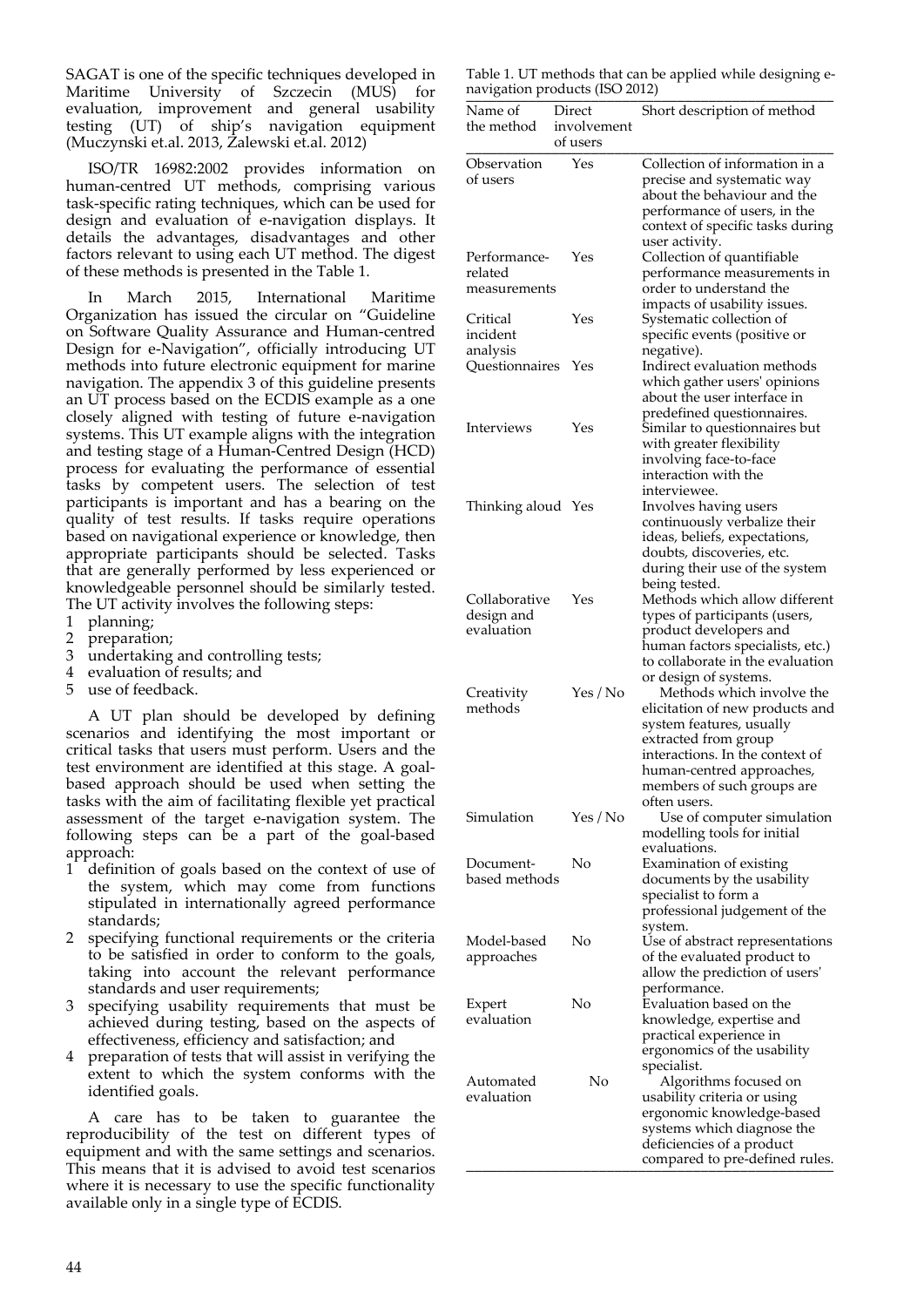Eye tracking is a set of techniques and methods to measure the position of the subject's eyes in relation to the visual scene. In this way a gaze point is obtained. Eye tracking itself has not been included in IMO's "Guideline on Software Quality Assurance and Human‐centred Design for e‐Navigation" but it meets criteria for both "Observation of users" and "Performance‐related measurements" methods and can be used efficiently in "Simulation" methods. It has been proved as a valid method for usability testing in many previous researches (Ehmke, Wilson 2007, Goldberg, Kotval 1999, Strandvall 2009). Few studies reported usefulness of this technique in the ship's bridge environment (Papachristos et.al. 2012, Lutzhoft, Dukic 2007). (Jacob and Karn 2003) reports four most common eye tracking measures that are used in usability studies, those are:

- 1 Fixation: a relatively stable eye‐in‐head position within some threshold of dispersion (typically~2°) over some minimum duration (typically 100‐200 ms), and with a velocity below some threshold (typically 15‐100 degrees per second).
- 2 Gaze Duration: cumulative duration and aver‐age spatial location of a series of consecutive fixations within an area of interest. Gaze du-ration typically includes several fixations and may include the relatively small amount of time for the short saccades between these fixations. A fixation occurring outside the area of interest marks the end of the gaze. In some studies, this measure is called "dwell", "glance" or "fixation cycle".
- 3 Area of interest: area of a display or visual environment that is of interest to the research or design team and thus defined by them (not by the participant).
- 4 Scan Path: spatial arrangement of a sequence of fixations.

Depending on the equipment used and type of a study a number of other measures can be used. A detailed list is given in (Holmqvist et.al. 2011) and includes number, duration and frequency of blinks, saccades direction and velocity and microsaccades. Comprehensive eye tracking study can give insight into search efficiency (e.g. due to poor arrangement of display elements), importance of specific interface element, task difficulty and participant's stress and cognitive work‐load.

Usefulness of eye tracking techniques is hampered by several technical difficulties related to both data collection and data analysis. Despite technological advancement still around 10‐20% of population cannot be tracked reliably, this is usually the case with older participants that have any kind of visual impairment and have to use either glasses or contact lenses. Another problem is related to the fact that each eye position is given in vertical and horizontal coordinates in a system that is fixed in the eye tracker–head frame. This means that when using a stationary eye tracker, the participant should restrict head movements to a small area (about a cubic foot). When a mobile eye tracker is used, which is the only reliable solution when conducting a study on a ship's bridge simulator, fixation coordinates has to be transformed into a ship's bridge coordinate system. This has to be done manually using frame‐

by‐frame analysis or a dedicated software that allows for fixation‐by‐fixation mapping. Both methods are very laborious and time consuming and present a serious drawback for any study with a considerable number of participants and long scenarios. Last major difficulty is related to data interpretation. Eye tracking data analysis can proceed either top‐down − based on cognitive theory or design hypotheses, or bottom‐up − based entirely on observation of the data without predefined theories relating eye movements to cognitive activity (Goldberg et.al. 2002). For a usability study it is important to closely examine the data stream and relate it to the current task and environment. For example, when considering long fixations during an ECDIS' Usability Testing all external factors have to be identified before a statement about higher difficulty of the task can be made.

# 4 FRAMEWORK FOR ECDIS USABILITY TESTING

In the environment of the Full Mission Ship's Bridge Simulator (FMBS) in MUS the UT process of the two Kongsberg manufactured ECDISes, SeaMap 10 and K‐Bridge 7.0, was conducted in accordance to the recommendations set by IMO. The goal was defined as "to plan and display the shipʹs route for the intended voyage and to plot and monitor positions throughout the voyage", based on SOLAS regulation V/19.2.1.4. Similarly, functional requirements for the ECDISes were defined based on the IMO's ECDIS performance standard (IMO 2006). The following functional requirements related to the nautical data handling necessary for safe navigation, with the following sub‐requirements were taken into account:

- 1 Chart data handling (for instance: change dis‐play orientation, mode, etc.);
- 2 Own ship data handling (for instance: read position, speed, etc.); and
- 3 Tracked target (TT) and radar data handling (for instance: show TT symbols overlaid on ECDIS chart area, etc.).

In the case of ECDIS, the "usability" can be evaluated in terms of user effectiveness and efficiency for each of the tasks and overall satisfaction of the system (for example through subjective evaluation by TL and SA). As highlighted in the Table 2, the measures of effectiveness were related to the difficulty and completeness of the task execution. The achievement rate was used as a measure of "effectiveness" and quantified by the four levels: "1. Smoothly", "2. Not smoothly", "3. With errors", "4. With suggestions". Usability outcomes were based on the dialogue principles, as identified in (ISO 9421‐110:2006), using UT methods based on (IMO MSC.1/Circ.1512, ISO/TR 16982:2002).

The specific scenarios and tests, tasks were created to satisfy the functional requirements. The following are the tasks for a basic display handling scenario:

- Task 1: Adjust display modes and scale to meet operatorʹs needs
- Task 2: Obtain information about a lighthouse
- Task 3: Measure the bearing and distance to a land‐mark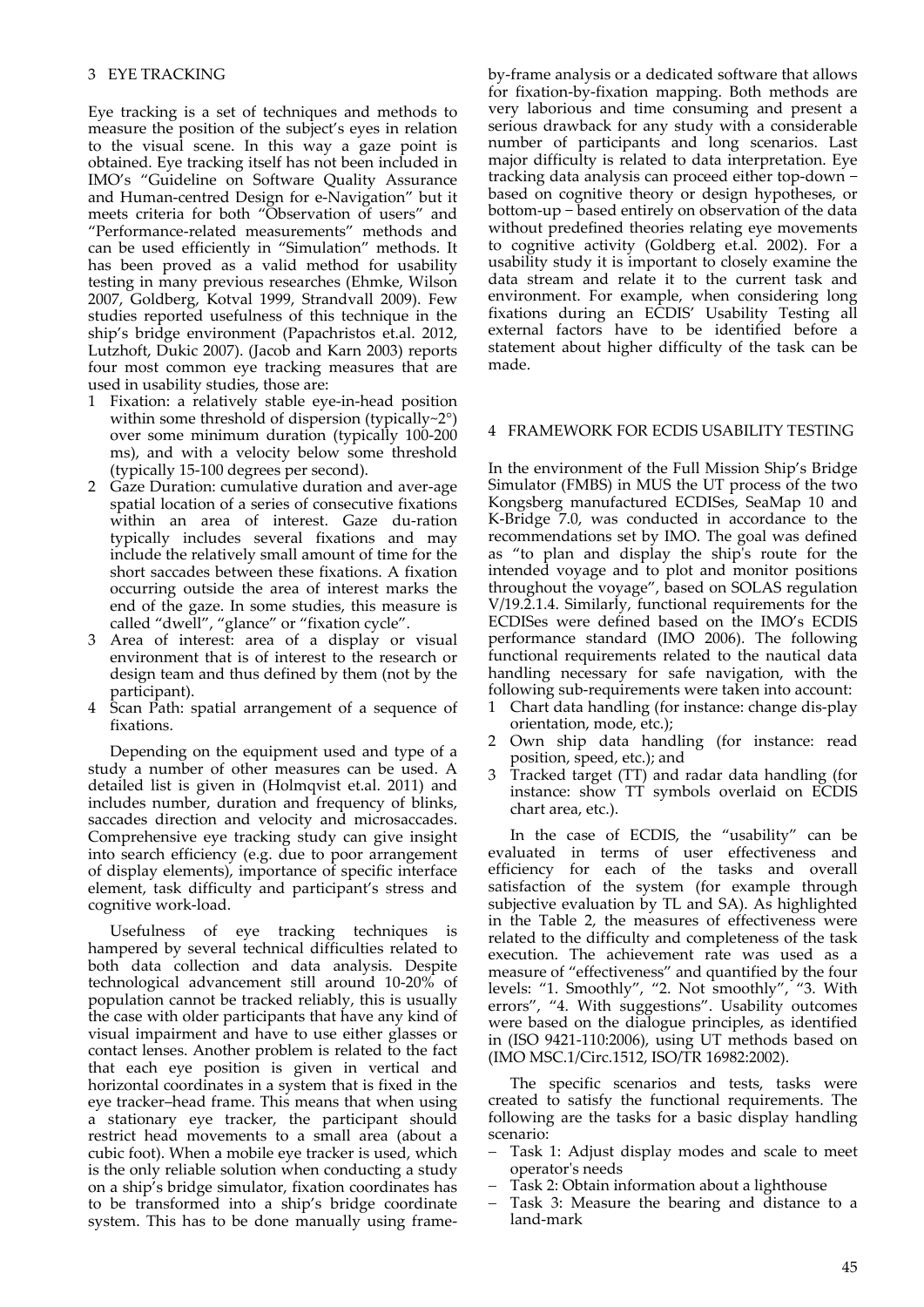Task 4: Overlay a tracked target symbol and obtain information about the target

Quantitative performance criteria such as time taken to complete tasks and questionnaires which assist with overall subjective system evaluation were included in‐line with the criteria set in the Table 2. These were necessary, as one can easily deduct while studying the Table 2 that, for example, to differentiate between "Achieved not smoothly" and "Not achieved" the time limit of the specific task completion must be set.

Table 2**.** Achievement criteria for the generic usability rating based on (IMO MSC.1/Circ.1512)

| Achievement level |                        | Criteria                                                                                                                                                                                                                                                           |
|-------------------|------------------------|--------------------------------------------------------------------------------------------------------------------------------------------------------------------------------------------------------------------------------------------------------------------|
|                   | Achieved 1. Smoothly   | 1. Participants understood the<br>information correctly and<br>operated properly with<br>confidence.<br>2. Participants made some<br>mistakes but noticed the<br>mistakes immediately and<br>achieved the goal smoothly.                                           |
|                   | 2. Not smoothly        | 1. Participants completed the<br>task properly by themselves,<br>but with some hesitation or<br>confusion.<br>2. Participants took time to<br>find the first action or to<br>recover from errors but<br>completed the task with a<br>small number of interactions. |
| Not<br>achieved   | 3. With errors         | 1. Participants could not<br>understand the information<br>correctly.<br>2. It took a large number of<br>interactions to achieve the goal<br>even if they completed the task<br>properly.                                                                          |
|                   | 4. With<br>suggestions | 1. Participants could not<br>complete the task by<br>themselves and needed<br>suggestions from the<br>instructor or moderator.                                                                                                                                     |

Based on the study presented in (Muczynski et.al. 2013) participants were divided into groups with different experience. Two factors were taken into account:

- 1 General seafaring experience
- 2 ECDIS experience

Since both ECDIS generic and ECDIS type-specific courses are mandatory, it was considered if the participant took the type‐specific course for a given ECDIS type and what was the last time when a participant was working with the same type of ECDIS.

Each participant was given the same set of task with no time limitation. To supplement the IMO recommendations, the eye tracking data were collected for each participant throughout the initial study. The mobile eye tracker "SMI Eye Tracking Glasses" was used for the data collection. The data was analysed using Semantic Gaze Mapping function provided by the SMI BeGaze software. Number, location, frequency and duration of fixations were recorded and mapped on the ECDIS interface. The interface was divided into 3 main Areas of Interest:

chart area, alarms and sensor data and menus (Fig. 1). Because most of the menus are displayed on the screen after a specified button has been clicked, the size of Areas of Interests was not constant. When it was relevant and advisable fixations were identified with the accuracy to a single menu, submenu, button or either graphical or numerical information.



Figure 1. Main areas of interest on the ECDIS interface: chart area, menu area and alarms and sensor data

The initial framework for usability testing includes 4 stages, as given in table 3.

Table 3. Four stages used for ECDIS usability rating

|              |                                  | Stage 1 Achievement level Graded on scale 1 – 4 as<br>shown in Table 2 |
|--------------|----------------------------------|------------------------------------------------------------------------|
| Stage 2 Time |                                  | Total time required to                                                 |
|              |                                  | accomplish given task                                                  |
|              | Stage 3 Eye tracking<br>measures | All relevant data captured<br>with the eye tracker                     |
|              | Stage 4 Scanpath analysis        | Detailed analysis of<br>participant's visual attention<br>distribution |

In the stage 1 each task is rated in a scale from 1 to 4 according to IMO guidelines (Table 2). During the first iteration of the study each task was evaluated by the experienced instructor. For the next iteration a dedicated computer software is being developed. This will help to make the data analysis faster and more efficient. It will also remove the subjectivity of the evaluation process and allow increase the reproducibility of this study.

The stage 2 is concerned with the time required for accomplishing each task. This is closely related to the first stage, when discriminating between level 1 and level 2. It is suggested to treat the time independently because by itself it provides an indirect measure of number of steps required for each task.

In the stage 3 all relevant eye tracking measures are taken into account and evaluated. This data provides a basis for a cognitive evaluation and should help in identification of those tasks that are the most demanding and result in increased workload for the participant. In the FMBS K‐ECDIS study following measures were considered:

- total number of fixations per task,
- fixations frequency,
- fixations duration,
- location of fixations in a given area of the interface,
- gaze duration,
- number of blinks,
- duration of blinks.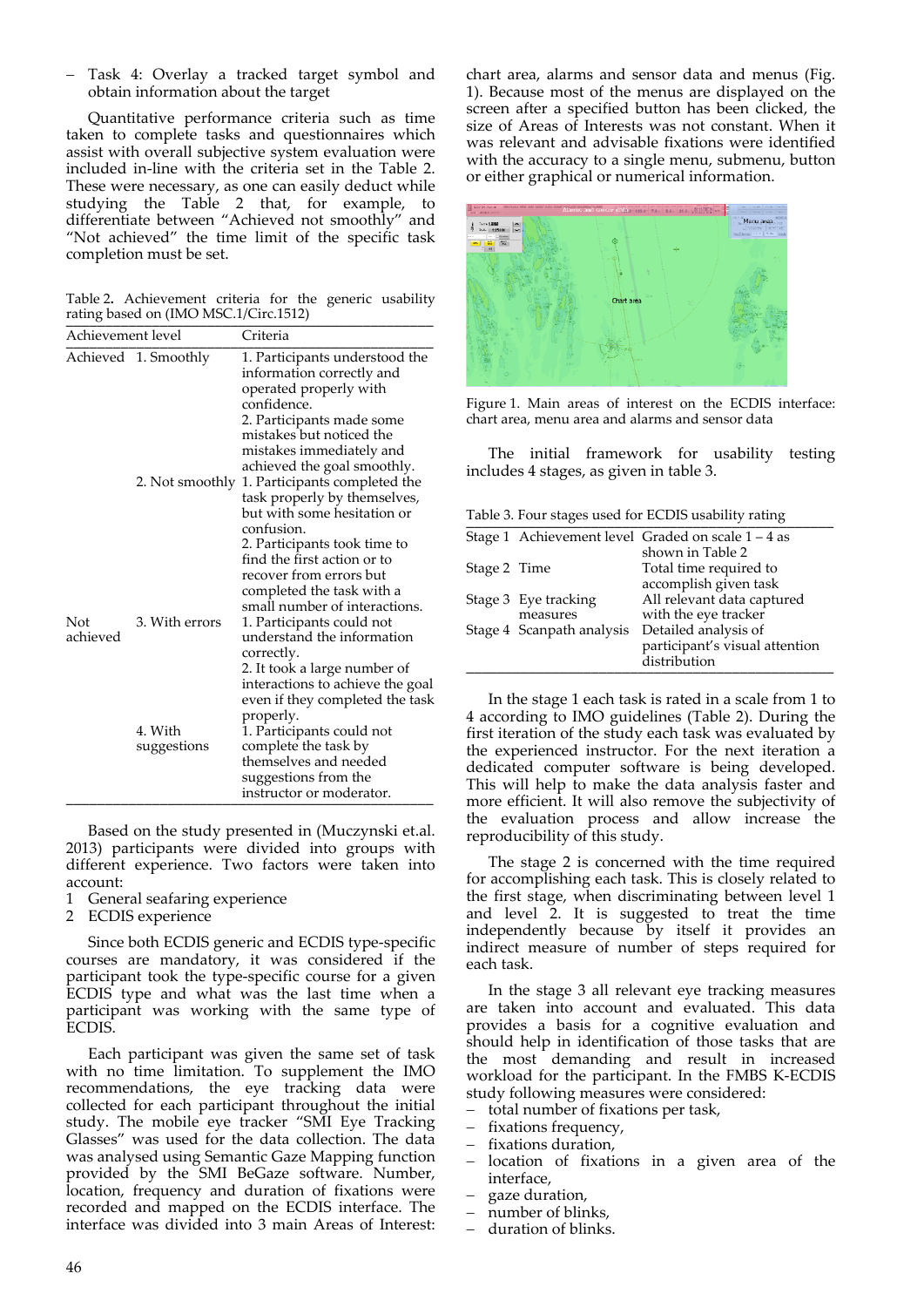Those measure have to interpreted and compared both between the participants and between the baseline scenario. The baseline scenario should be designed to provide low cognitive workload environment for each participant and should be used to collect eye tracking measures. The collected data is later compared to the baseline scenario and used to infer about the changes in cognitive workload, task difficulty and design issues.

Via stage 4 analysis it is possible to identify all distractors and errors during a given task, by close examination of scanpaths. For example, during a task of measuring a bearing and a distance to a given landmark, the scanpath shows precisely where the participant's attention was focused in any given moment (Fig. 2). On a typical scanpath fixations are represented as circles, where size of each circle corresponds to the fixation's duration and colour intensity is used for ordering – more recent fixations are shown with vivid and opaque colour. Without the eye tracking technique, it is only possible to register participant's actions and evaluate if those were either correct or incorrect. By incorporating the eye tracker into the study it is possible to register and evaluate participant's attention distribution. This shows not only actions but also intentions of the participant and makes it possible to recreate the search process on a cognitive level.

Due to the complex nature of the scanpaths it is not feasible to create and analyse a single scanpath for a complex task. For this kind of analysis each complex task should be divided into a set of simple sub‐tasks.



Figure 2. Scanpath for the task: bearing and distance measurement



Figure 3. Scanpath for the task: bearing and distance measurement. Situation where participant had problem with setting an appropriate chart scale

Each sub‐task should be clearly defined but only if it can be proved to be an indispensable step in a given task. For example, when a route creation task is considered, it can be divided into following subtasks: checking and setting default route parameters, opening a route window, defining a waypoint, saving a route and validating a route.

#### 5 CONCLUSIONS

The developed framework extends the usability test procedure as described in IMO's "Guideline on Software Quality Assurance and Human‐centred Design for e‐Navigation". By incorporating the eye tracking techniques into the procedure it is possible to measure visual attention distribution and cognitive workload. This allows for a detailed analysis of the interface and identification of the major design flaws.

At this stage of the study the obtained qualitative and quantitative measures are preliminary and cannot be used for reliable estimations of the usability rating of the SeaMap 10 and K‐Bridge 7.0 interfaces. The first stage of this study was necessary to develop the described framework and to verify its validity. To draw an unambiguous conclusion, it is necessary to conduct the study on a considerable number of participants so the sample size is large enough to describe the variability of each measure and the measure's significance for the usability rating.

The described procedure requires a considerable amount of time to analyse the eye tracking data, and a specialized research equipment, to obtain a precise and reliable eye movement data.

# **REFERENCES**

- Ehmke, C., Wilson, S., Identifying web usability problems from eye-tracking data in Proceedings of the 21st British HCI Group Annual Conference on People and Computers: HCI...but not as we know it - Volume 1 (BCS-HCI '07), Vol. 1. British Computer Society, 2007, Swinton, UK, pp. 119‐128.
- Endsley, M. R., Situation awareness global assessment technique (SAGAT). Proceedings of the National Aerospace and Electronics Conference (NAECON), pp. 789–795. New York: IEEE, 1988.
- Endsley, M. R., Situation Awareness Oriented Design, In Lee, J. D. and Kirlik, A. (eds.), The Oxford Handbook of Cognitive Engineering. New York: Oxford University Press, 2013.
- Goldberg, J.H., Kotval, X. P., Computer interface evaluation using eye movements: methods and constructs, International Journal of Industrial Ergonomics, vol. 24, no. 6, pp. 631–645, Oct. 1999.
- Goldberg, J.H., Stimson, M.J., Lewenstein, M. Scott, N. & Wichansky, A.M., Eye tracking in web search tasks: design implications. In Proceedings of the Eye Tracking Research & Applications Symposium 2002. 51‐58. New York, ACM.
- Hart, S. G., NASA Task Load Index (NASA–TLX) 20 Years Later, NASA‐Ames Research Center Moffett Field, CA, 2006.
- Holmqvist, K., Nyström, M., Andersson R., Dewhurst R., Jarodzka H., and van de Weijer J., Eye tracking: A